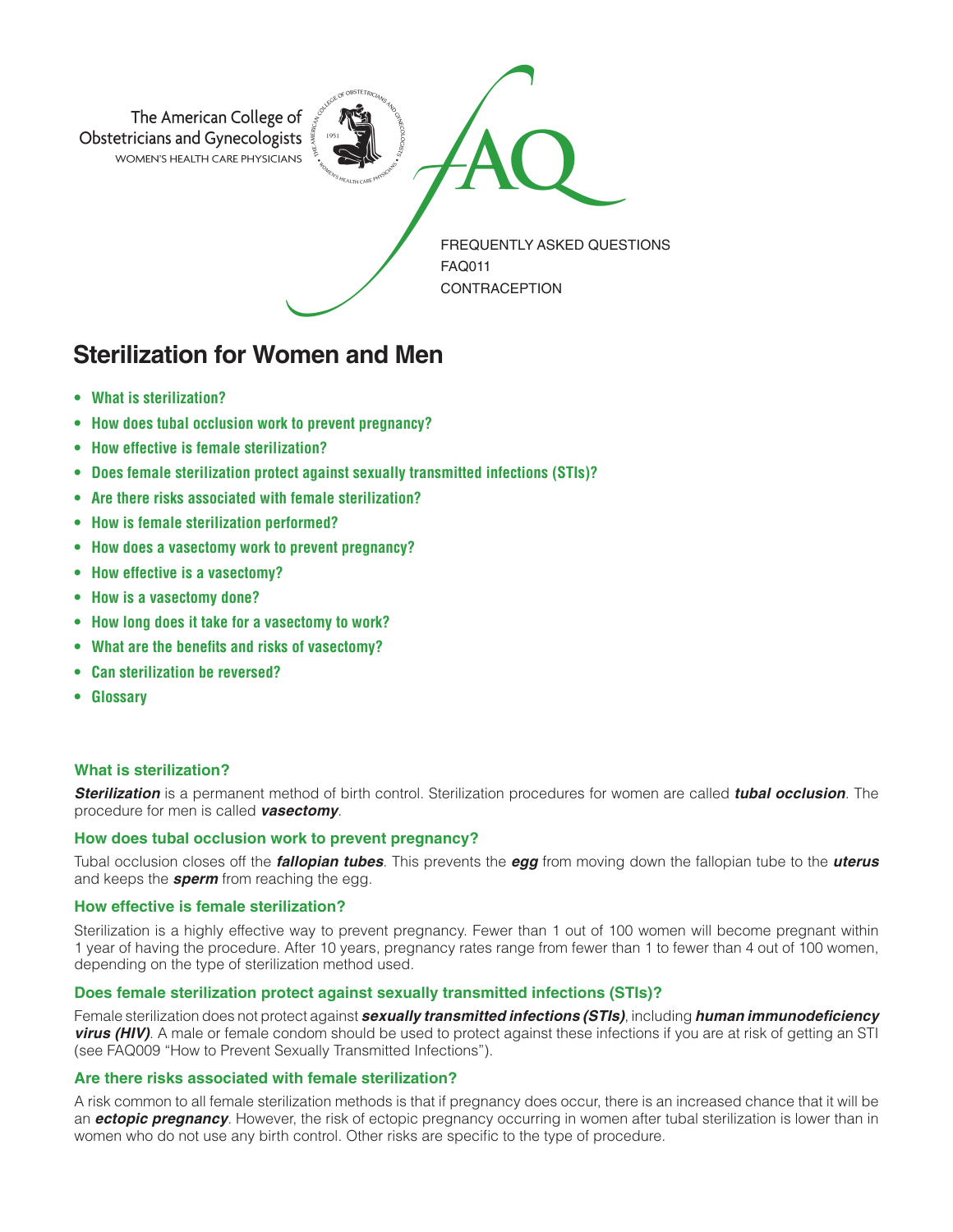## **How is female sterilization performed?**

There are three ways that sterilization for women can be performed: 1) *minilaparotomy*, 2) *laparoscopy*, or 3) *hysteroscopy:*

- Minilaparotomy—A small incision is made in the abdomen. The fallopian tubes are brought up through the incision. A small section of each tube is removed, or both tubes can be removed completely. Less often, clips are used to close off the tubes. This approach frequently is used for *postpartum sterilization* (see FAQ052 "Postpartum Sterilization").
- Laparoscopy—This is a type of surgical procedure that uses a device called a laparoscope to view the pelvic organs (see FAQ035 "Sterilization by Laparoscopy"). The fallopian tubes are closed off using instruments passed through the **laparoscope** or with another instrument inserted through a second small incision.
- Hysteroscopy—*Hysteroscopic sterilization* does not require incisions in the skin. It can be done with *local anesthesia* in a health care professional's office (see FAQ180 "Hysteroscopic Sterilization"). Small devices are placed into the openings of the fallopian tubes. The devices cause scar tissue to form that blocks the fallopian tubes. After having the procedure, it takes 3 months for the scar tissue to form. During this time, you must use another form of birth control to prevent pregnancy. A test called *hysterosalpingography* must be done to ensure that the tubes are blocked before you can use it as your only method of birth control.

#### **How does a vasectomy work to prevent pregnancy?**

The *vas deferens* is one of two tubes that carry sperm from the *testes*. In a vasectomy, these tubes are tied, cut, clipped, or sealed to prevent the release of sperm. This prevents a woman's egg from being fertilized with the man's sperm.

#### **How effective is a vasectomy?**

The effectiveness of vasectomy in preventing pregnancy after 1 year is slightly higher than that of female sterilization. As with female sterilization, vasectomy does not protect against STIs.

#### **How is a vasectomy done?**

One or two small openings are made in the skin of the *scrotum*. Each vas deferens is pulled through the opening until it forms a loop. A small section is cut out of the loop and removed. The two ends are tied and may be sealed with heat. This causes scar tissue to grow and block the tubes. Each vas deferens then is placed back into the scrotum. There also is a "no-scalpel" technique that does not require incisions in the skin. It can be done with local anesthesia in a health care provider's office.

#### **How long does it take for a vasectomy to work?**

It takes about 2–4 months for the *semen* to become totally free of sperm. A couple must use another method of birth control or avoid sexual intercourse until a sperm count confirms that no sperm are present. In this test, the number of sperm in a semen sample is counted.

#### **What are the benefits and risks of vasectomy?**

Vasectomy generally is considered to be safer than female sterilization and requires only local anesthesia. Also, there is no increased risk of ectopic pregnancy if the vasectomy fails. Risks of vasectomy include minor bleeding and infection. Major complications are rare.

#### **Can sterilization be reversed?**

Sterilization is permanent birth control and is not meant to be reversible. Before having the procedure, you (and your partner, if appropriate) must be certain that you do not want children in the future. If you have a sterilization procedure and you change your mind after the operation, you can have surgery to try to reverse it, or assisted reproductive technology can be used to attempt pregnancy. These procedures are expensive and may not be covered by insurance. There also is no guarantee that you will be able to become pregnant afterward.

#### **Glossary**

*Ectopic Pregnancy:* A pregnancy in which the fertilized egg begins to grow in a place other than inside the uterus, usually in one of the fallopian tubes.

*Egg:* The female reproductive cell produced in and released from the ovaries; also called the ovum.

*Fallopian Tubes:* Tubes through which an egg travels from the ovary to the uterus.

*Human Immunodeficiency Virus (HIV):* A virus that attacks certain cells of the body's immune system and causes acquired immunodeficiency syndrome (AIDS).

*Hysterosalpingography:* A special X-ray procedure in which a small amount of fluid is placed into the uterus and fallopian tubes to detect abnormal changes in their size and shape or to determine whether the tubes are blocked.

*Hysteroscopic Sterilization:* A sterilization procedure in which the opening of each fallopian tube is blocked with scar tissue formed by the insertion of small implants, preventing sperm from entering the fallopian tubes to fertilize an egg.

**Hysteroscopy:** A procedure in which a device called a hysteroscope is inserted into the uterus through the cervix to view the inside of the uterus or perform surgery.